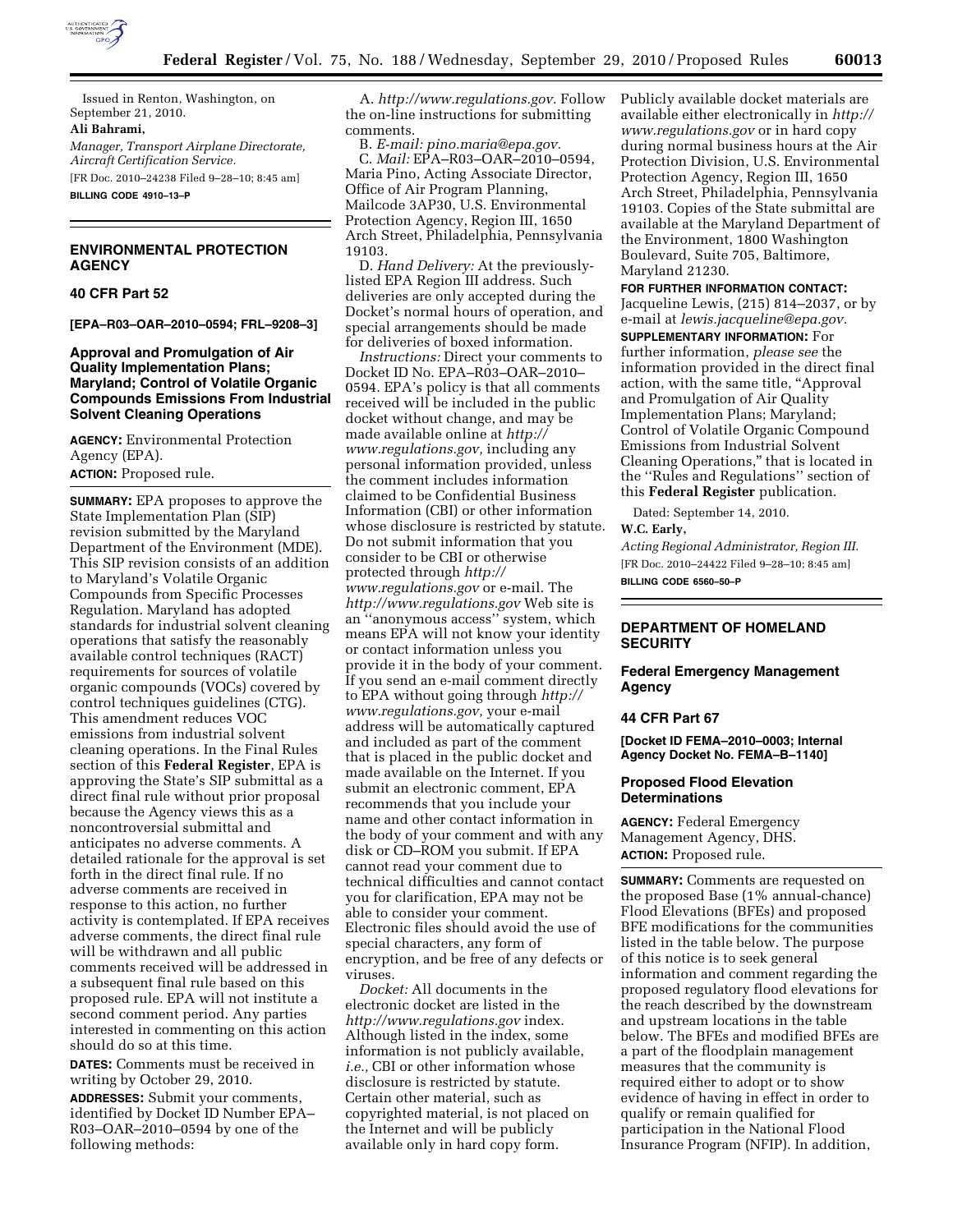these elevations, once finalized, will be used by insurance agents and others to calculate appropriate flood insurance premium rates for new buildings and the contents in those buildings.

**DATES:** Comments are to be submitted on or before December 28, 2010.

**ADDRESSES:** The corresponding preliminary Flood Insurance Rate Map (FIRM) for the proposed BFEs for each community is available for inspection at the community's map repository. The respective addresses are listed in the table below.

You may submit comments, identified by Docket No. FEMA–B–1140, to Roy E. Wright, Deputy Director, Risk Analysis Division, Federal Insurance and Mitigation Administration, Federal Emergency Management Agency, 500 C Street, SW., Washington, DC 20472, (202) 646–3461, or (e-mail) *[roy.e.wright@dhs.gov.](mailto:roy.e.wright@dhs.gov)* 

# **FOR FURTHER INFORMATION CONTACT:** Roy

E. Wright, Deputy Director, Risk Analysis Division, Federal Insurance and Mitigation Administration, Federal Emergency Management Agency, 500 C Street, SW., Washington, DC 20472, (202) 646–3461, or (e-mail) *[roy.e.wright@dhs.gov.](mailto:roy.e.wright@dhs.gov)* 

#### **SUPPLEMENTARY INFORMATION:** The Federal Emergency Management Agency

(FEMA) proposes to make determinations of BFEs and modified BFEs for each community listed below, in accordance with section 110 of the Flood Disaster Protection Act of 1973, 42 U.S.C. 4104, and 44 CFR 67.4(a).

These proposed BFEs and modified BFEs, together with the floodplain management criteria required by 44 CFR 60.3, are the minimum that are required. They should not be construed to mean that the community must change any existing ordinances that are more stringent in their floodplain management requirements. The community may at any time enact stricter requirements of its own or pursuant to policies established by other Federal, State, or regional entities. These proposed elevations are used to meet the floodplain management requirements of the NFIP and also are used to calculate the appropriate flood insurance premium rates for new buildings built after these elevations are made final, and for the contents in those buildings.

Comments on any aspect of the Flood Insurance Study and FIRM, other than the proposed BFEs, will be considered. A letter acknowledging receipt of any comments will not be sent.

*National Environmental Policy Act.*  This proposed rule is categorically excluded from the requirements of 44 CFR part 10, Environmental Consideration. An environmental impact assessment has not been prepared.

*Regulatory Flexibility Act.* As flood elevation determinations are not within the scope of the Regulatory Flexibility Act,  $5 \overline{U}$ .S.C.  $601 - 612$ , a regulatory flexibility analysis is not required.

*Executive Order 12866, Regulatory Planning and Review.* This proposed rule is not a significant regulatory action under the criteria of section 3(f) of Executive Order 12866, as amended.

*Executive Order 13132, Federalism.*  This proposed rule involves no policies that have federalism implications under Executive Order 13132.

*Executive Order 12988, Civil Justice Reform.* This proposed rule meets the applicable standards of Executive Order 12988.

## **List of Subjects in 44 CFR Part 67**

Administrative practice and procedure, Flood insurance, Reporting and recordkeeping requirements.

Accordingly, 44 CFR part 67 is proposed to be amended as follows:

#### **PART 67—[AMENDED]**

1. The authority citation for part 67 continues to read as follows:

**Authority:** 42 U.S.C. 4001 *et seq.;*  Reorganization Plan No. 3 of 1978, 3 CFR, 1978 Comp., p. 329; E.O. 12127, 44 FR 19367, 3 CFR, 1979 Comp., p. 376.

# **§ 67.4 [Amended]**

2. The tables published under the authority of § 67.4 are proposed to be amended as follows:

| Flooding source(s)                                 | Location of referenced elevation | * Elevation in feet (NGVD)<br>+ Elevation in feet<br>(NAVD)<br># Depth in feet<br>above ground<br>$\land$ Elevation in meters<br>(MSL) |          |                      |
|----------------------------------------------------|----------------------------------|----------------------------------------------------------------------------------------------------------------------------------------|----------|----------------------|
|                                                    |                                  | Effective                                                                                                                              | Modified | Communities affected |
| Vermilion County, Illinois, and Incorporated Areas |                                  |                                                                                                                                        |          |                      |

| East Branch Lick Creek     | Approximately 650 feet upstream of U.S. Route 136.                                                                                                 | None | +613   | City of Danville, Unincor-<br>porated Areas of<br>Vermilion County. |
|----------------------------|----------------------------------------------------------------------------------------------------------------------------------------------------|------|--------|---------------------------------------------------------------------|
|                            | Approximately 350 feet downstream of Lynch Road                                                                                                    | None | +644   |                                                                     |
| North Fork Vermilion River | Approximately 940 feet downstream of Williams<br>Street/Hungry Hollow Road.                                                                        | None | +543   | Unincorporated Areas of<br>Vermilion County.                        |
|                            | Approximately 0.75 mile upstream of the water treat-<br>ment plant dam.                                                                            | None | +549   |                                                                     |
| Stoney Creek               |                                                                                                                                                    | None | +612   | Unincorporated Areas of<br><b>Vermilion County</b>                  |
|                            | Approximately 0.5 mile upstream of Winter Avenue                                                                                                   | None | $+615$ |                                                                     |
| Vermilion River            | Approximately 0.75 mile downstream of I-74                                                                                                         | None | $+533$ | Unincorporated Areas of<br>Vermilion County.                        |
|                            | Approximately 0.85 mile upstream of the railroad<br>crossing upstream of the confluence of North Fork<br>Vermilion River and parallel to H Avenue. | None | $+542$ |                                                                     |

\* National Geodetic Vertical Datum.

+ North American Vertical Datum.

# Depth in feet above ground.

∧ Mean Sea Level, rounded to the nearest 0.1 meter.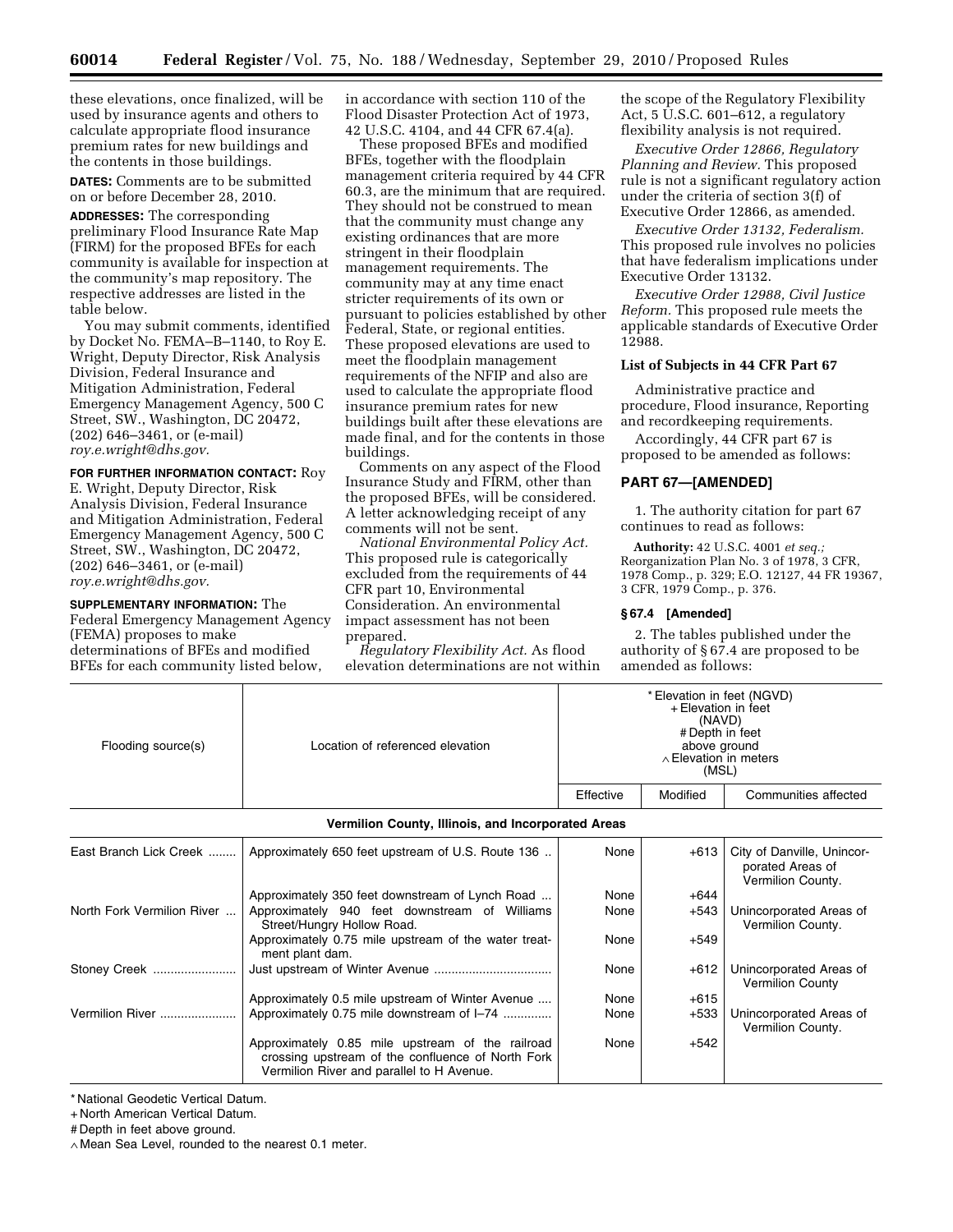| Flooding source(s) | Location of referenced elevation |           | * Elevation in feet (NGVD)<br>+ Elevation in feet<br>(NAVD)<br># Depth in feet<br>above ground<br>$\land$ Elevation in meters<br>(MSL) |                      |
|--------------------|----------------------------------|-----------|----------------------------------------------------------------------------------------------------------------------------------------|----------------------|
|                    |                                  | Effective | Modified                                                                                                                               | Communities affected |

\*\* BFEs to be changed include the listed downstream and upstream BFEs, and include BFEs located on the stream reach between the referenced locations above. Please refer to the revised Flood Insurance Rate.

Map located at the community map repository (see below) for exact locations of all BFEs to be changed.

Send comments to Roy E. Wright, Deputy Director, Risk Analysis Division, Federal Insurance and Mitigation Administration, Federal Emergency Management Agency, 500 C Street, SW., Washington, DC 20472.

# **City of Danville**

**ADDRESSES** 

Maps are available for inspection at City Hall, 17 West Main Street, Danville, IL 61832.

**Unincorporated Areas of Vermilion County** 

Maps are available for inspection at the Vermilion County Courthouse, 6 North Vermilion Street, Danville, IL 61832.

# **Pottawatomie County, Kansas, and Incorporated Areas**

| North Unnamed Tributary | Approximately 500 feet northeast of the intersection<br>of U.S. Route 24 and Walsh Road. | None |    | #2   City of Wamego, Unincor-<br>porated Areas of<br>Pottawatomie County. |
|-------------------------|------------------------------------------------------------------------------------------|------|----|---------------------------------------------------------------------------|
|                         | Approximately 1.0 mile northeast of the intersection of<br>U.S. Route 24 and Walsh Road. | None | #2 |                                                                           |

\* National Geodetic Vertical Datum.

+ North American Vertical Datum.

# Depth in feet above ground.

∧ Mean Sea Level, rounded to the nearest 0.1 meter.

\*\* BFEs to be changed include the listed downstream and upstream BFEs, and include BFEs located on the stream reach between the referenced locations above. Please refer to the revised Flood Insurance Rate Map located at the community map repository (see below) for exact locations of all BFEs to be changed.

Send comments to Roy E. Wright, Deputy Director, Risk Analysis Division, Federal Insurance and Mitigation Administration, Federal Emergency Management Agency, 500 C Street, SW., Washington, DC 20472. **ADDRESSES** 

### **City of Wamego**

Maps are available for inspection at City Hall, 430 Lincoln Avenue, Wamego, KS 66547.

# **Unincorporated Areas of Pottawatomie County**

Maps are available for inspection at the Pottawatomie County Courthouse, 207 North 1st Street, Westmoreland, KS 66549.

| Yellowstone River                        | Approximately 3.26 miles downstream of Northern<br>Pacific Railroad. | None | +4357   | City of Livingston, Unincor-<br>porated Areas of Park<br>County. |
|------------------------------------------|----------------------------------------------------------------------|------|---------|------------------------------------------------------------------|
|                                          | Approximately 4.14 miles downstream of Tom Miner<br>Creek Road.      | None | $+4953$ |                                                                  |
| <b>Yellowstone River East</b><br>Branch. | Approximately 0.76 mile downstream of I-90                           | None | +4493   | City of Livingston, Unincor-<br>porated Areas of Park<br>County. |
|                                          |                                                                      | None | $+4519$ |                                                                  |

\* National Geodetic Vertical Datum.

+ North American Vertical Datum.

# Depth in feet above ground.

∧ Mean Sea Level, rounded to the nearest 0.1 meter.

\*\* BFEs to be changed include the listed downstream and upstream BFEs, and include BFEs located on the stream reach between the referenced locations above. Please refer to the revised Flood Insurance Rate Map located at the community map repository (see below) for exact locations of all BFEs to be changed.

Send comments to Roy E. Wright, Deputy Director, Risk Analysis Division, Federal Insurance and Mitigation Administration, Federal Emergency Management Agency, 500 C Street, SW., Washington, DC 20472.

**City of Livingston** 

# **ADDRESSES**

Maps are available for inspection at 414 East Callender Street, Livingston, MT 59047.

**Unincorporated Areas of Park County** 

Maps are available for inspection at 414 East Callender Street, Livingston, MT 59047.

# **Elk County, Pennsylvania (All Jurisdictions)**

| Alvsworth Run | Approximately 1,192 feet upstream of West Main            |  |  | $+1400$ | +1397 | Township of Ridgway. |
|---------------|-----------------------------------------------------------|--|--|---------|-------|----------------------|
|               | Street.<br>Approximately 75 feet downstream of Grant Road |  |  | +1424   | +1420 |                      |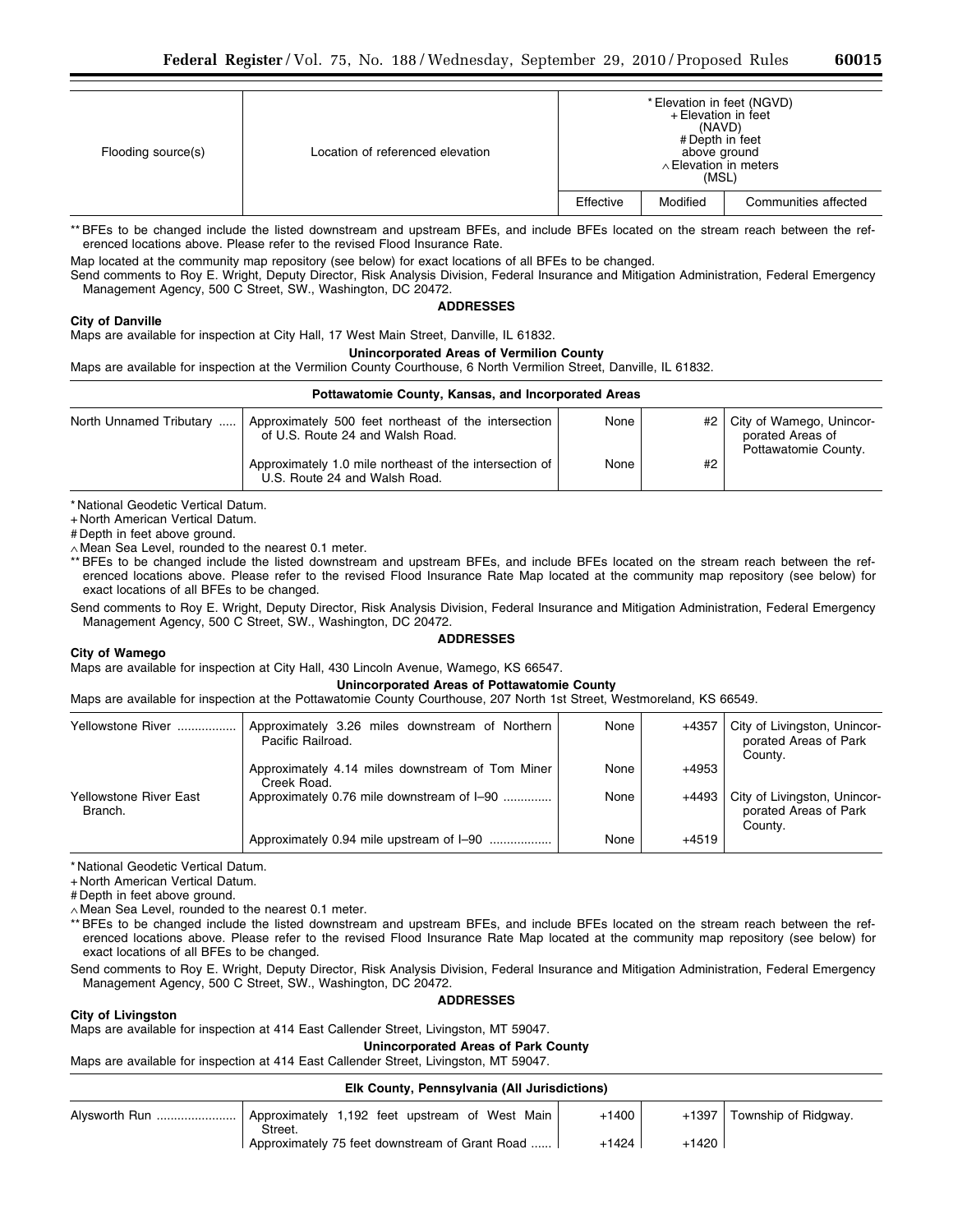| Flooding source(s) | Location of referenced elevation                                                       | * Elevation in feet (NGVD)<br>+ Elevation in feet<br>(NAVD)<br># Depth in feet<br>above ground<br>$\wedge$ Elevation in meters<br>(MSL) |          |                      |
|--------------------|----------------------------------------------------------------------------------------|-----------------------------------------------------------------------------------------------------------------------------------------|----------|----------------------|
|                    |                                                                                        | Effective                                                                                                                               | Modified | Communities affected |
|                    | Approximately 935 feet upstream of the confluence<br>with Alysworth Run.               | None                                                                                                                                    | $+1374$  | Township of Ridgway. |
|                    | Approximately 1,193 feet downstream of Gillis Ave                                      | None                                                                                                                                    | $+1374$  |                      |
| Clarion River      | Approximately 1,200 feet downstream of the con-<br>fluence with Mason Creek.           | None                                                                                                                                    | $+1384$  | Township of Ridgway. |
|                    | Approximately 0.56 mile upstream of the confluence<br>with Mason Creek.                | None                                                                                                                                    | $+1387$  |                      |
| Elk Creek          | Approximately 1.18 mile upstream of the confluence<br>with Mohan Run.                  | None                                                                                                                                    | $+1408$  | Township of Ridgway. |
|                    | Approximately 0.44 mile downstream of U.S. Route<br>219.                               | None                                                                                                                                    | $+1414$  |                      |
| Elk Creek          | Approximately 1,867 feet downstream of the con-<br>fluence with Elk Creek Tributary 1. | None                                                                                                                                    | +1473    | Township of Ridgway. |
|                    | Approximately 1,885 feet upstream of the confluence<br>with Daguscahonda Run.          | None                                                                                                                                    | $+1474$  |                      |
| Little Toby Creek  | Approximately 0.71 mile downstream of the bridge<br>over Coal Hollow Road.             | $+1680$                                                                                                                                 | +1674    | Township of Fox.     |
|                    | Approximately 0.62 mile downstream of the bridge<br>over Coal Hollow Road.             | $+1690$                                                                                                                                 | $+1692$  |                      |

\* National Geodetic Vertical Datum.

+ North American Vertical Datum.

# Depth in feet above ground.

∧ Mean Sea Level, rounded to the nearest 0.1 meter.

\*\* BFEs to be changed include the listed downstream and upstream BFEs, and include BFEs located on the stream reach between the referenced locations above. Please refer to the revised Flood Insurance Rate Map located at the community map repository (see below) for exact locations of all BFEs to be changed.

Send comments to Roy E. Wright, Deputy Director, Risk Analysis Division, Federal Insurance and Mitigation Administration, Federal Emergency Management Agency, 500 C Street, SW., Washington, DC 20472.

# **ADDRESSES**

Maps are available for inspection at the Fox Township Municipal Building, 116 Irishtown Road, Kersey, PA 15846.

# **Township of Ridgway**

**Township of Fox** 

Maps are available for inspection at the Township Municipal Building, 164 Ridgway Drive, Ridgway, PA 15853.

| Armstrong Creek         | Approximately 100 feet downstream of Waterworks<br>Road.              | None | $+740$ | Unincorporated Areas of<br>Ellis County.                                                    |
|-------------------------|-----------------------------------------------------------------------|------|--------|---------------------------------------------------------------------------------------------|
|                         | Approximately 1,040 feet upstream of Waterworks<br>Road.              | None | $+746$ |                                                                                             |
| Bedford Branch          | Approximately 0.5 mile downstream of Southern Pa-<br>cific Railroad.  | None | $+538$ | City of Grand Prairie, Un-<br>incorporated Areas of<br>Ellis County.                        |
|                         | Approximately 275 feet upstream of Southern Pacific<br>Railroad.      | None | $+567$ |                                                                                             |
| Cottonwood Creek        | Approximately 0.74 mile upstream of Old Fort Worth<br>Road.           | None | $+574$ | City of Grand Prairie, Un-<br>incorporated Areas of<br>Ellis County.                        |
|                         |                                                                       | None | $+584$ |                                                                                             |
| East Fork to Soap Creek |                                                                       | None | $+594$ | City of Midlothian, Unincor-<br>porated Areas of Ellis<br>County.                           |
|                         |                                                                       | None | $+616$ |                                                                                             |
| Hollings Branch         | Approximately 0.66 mile downstream of Magic Valley<br>Lane.           | None | $+641$ | City of Cedar Hill.                                                                         |
|                         | Approximately 725 feet downstream of Magic Valley<br>Lane.            | None | $+659$ |                                                                                             |
| Joe Pool Lake           | Approximately 0.48 mile downstream of Southern Pa-<br>cific Railroad. | None | $+538$ | City of Grand Prairie, Un-<br>incorporated Areas of<br>Ellis County.                        |
|                         | Approximately 0.37 mile upstream of FM 661                            | None | $+540$ |                                                                                             |
| Newton Branch           |                                                                       | None | $+550$ | City of Grand Prairie, City<br>of Midlothian, Unincor-<br>porated Areas of Ellis<br>County. |
|                         | Approximately 1,360 feet upstream of Kimble Road                      | None | $+564$ |                                                                                             |